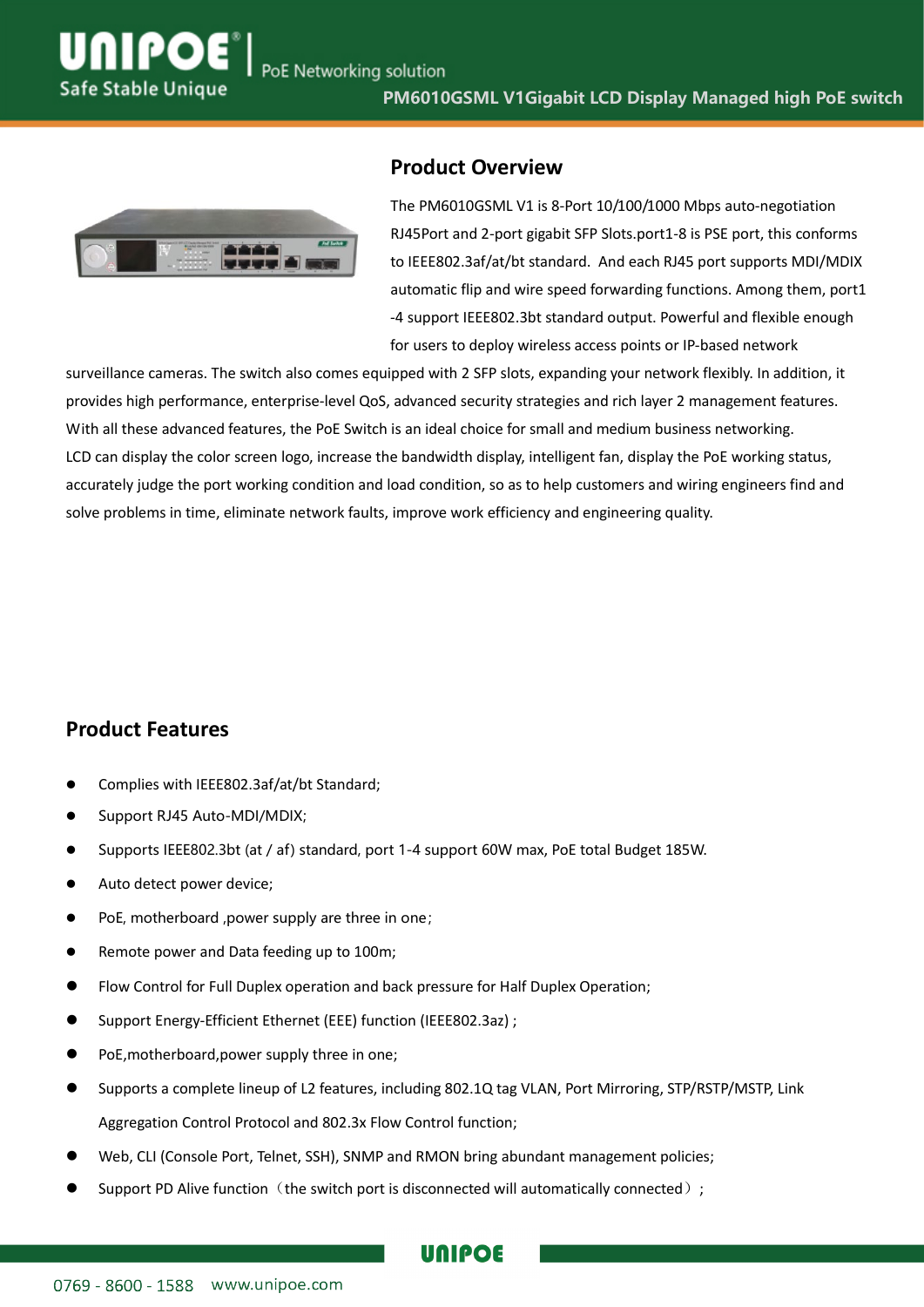

## **Product Specifications**

Hardware Specification

| <b>Model</b>                  | <b>PM6010GSMLV1</b>                                                                                                                                                                 |  |
|-------------------------------|-------------------------------------------------------------------------------------------------------------------------------------------------------------------------------------|--|
| <b>Standard</b>               | IEEE 802.3、IEEE 802.3u、IEEE 802.3ab 、IEEE 802.3z、IEEE 802.3x、IEEE 802.1X、IEEE<br>802.1q 、IEEE 802.1p、IEEE 802.1d 、IEEE 802.1w、IEEE 802.3ad<br>IEEE802.3af、IEEE802.3at 、IEEE 802.3bt |  |
| Interface                     | 8*10/100/1000Mbps RJ45 Port (Auto Negotiation/Auto MDI/MDIX)<br>2* 1000Mbps SFP Slots<br>1 Console Port                                                                             |  |
| Indicator                     | PWR、LNK/ACT、PoE、SYS                                                                                                                                                                 |  |
| Network media                 | 10BASE-T: UTP category 3,4,5 cable (≤100m)<br>100BASE-TX: UTP category 5, 5e cable (≤100m)<br>1000BASE-T: UTP category 5e, 5 cable ( ≤100m)<br>1000BASE-X: MMF, SMF                 |  |
| <b>MAC Address Table</b>      | 8K, Auto-learning, Auto-aging                                                                                                                                                       |  |
| Jumbo frame                   | 9216Bytes                                                                                                                                                                           |  |
| <b>Transfer Mode</b>          | Store-and-forward                                                                                                                                                                   |  |
| <b>Packet Forward Speed</b>   | 14.88Mpps                                                                                                                                                                           |  |
| <b>Switching Capacity</b>     | 20Gbps                                                                                                                                                                              |  |
| <b>Packet buffer</b>          | 4.1M                                                                                                                                                                                |  |
| Dimensions(L*W*H)             | 280*180*44mm                                                                                                                                                                        |  |
| <b>Fan Quantity</b>           | 1                                                                                                                                                                                   |  |
| <b>PoE Port</b>               | Port1~8 (Port1-4support IEEE802.3bt)                                                                                                                                                |  |
| PoE Power on RJ45             | Port1-4: $1/2$ (-), $3/6$ (+) and $4/5(+)$ , $7/8(-)$<br>Port5-8: 1/2 (+), 3/6 (-)                                                                                                  |  |
| <b>PoE Power Output</b>       | Voltage: 55V Power: Port1-4 Max 60W; Port5-8 Max 32W                                                                                                                                |  |
| <b>PoE Power Budget</b>       | 185W                                                                                                                                                                                |  |
| <b>Power supply</b>           | 200W                                                                                                                                                                                |  |
| <b>Input Power Supply</b>     | 100~240V AC, 50/60Hz                                                                                                                                                                |  |
| <b>Operating Temperature</b>  | $0^{\circ}$ C ~ 40 $^{\circ}$ C                                                                                                                                                     |  |
| <b>Storage Temperature</b>    | -40 °C ~ 70 °C                                                                                                                                                                      |  |
| <b>Operating Humidity</b>     | $10\% \sim 90\%$ non-condensing                                                                                                                                                     |  |
| <b>Storage Humidity</b>       | 5% ~ 90% non-condensing                                                                                                                                                             |  |
| <b>Surge Protection</b>       | Common mode ±6KV Differential mode ±4KV;                                                                                                                                            |  |
| <b>Certification</b>          | CE、FCC ClassA                                                                                                                                                                       |  |
| <b>MTBF</b>                   | >50000 hour                                                                                                                                                                         |  |
| <b>Electrostatic standard</b> | Contact 6KV, air 8KV                                                                                                                                                                |  |
| <b>Green energy saving</b>    | Support IEEE (802.3az)                                                                                                                                                              |  |

m.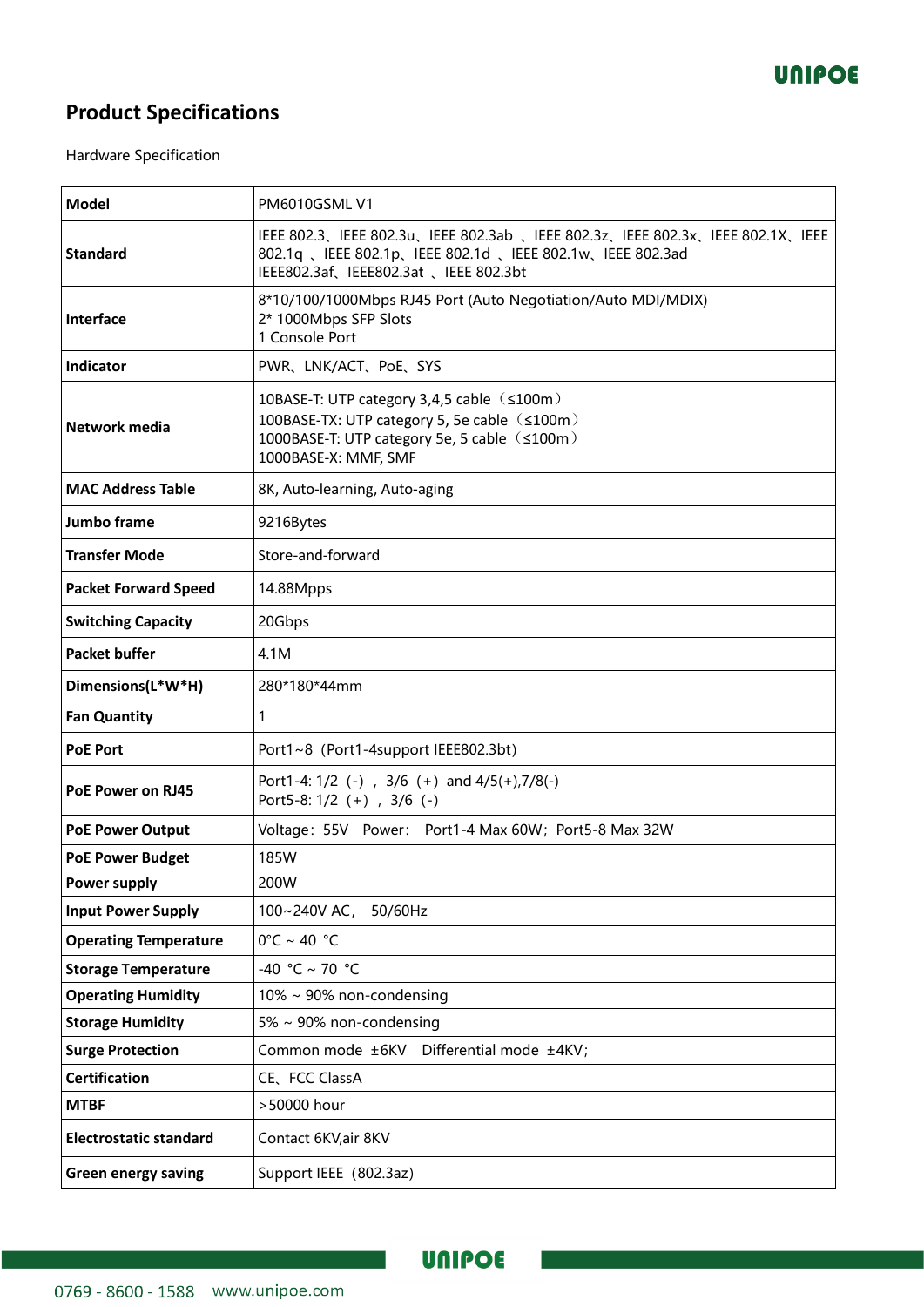

#### **Software Specification**

|               | IEEE 802.1D -Spanning Tree          |            |  |
|---------------|-------------------------------------|------------|--|
| Spanning Tree | IEEE 802.1w - Rapid Spanning Tree   |            |  |
|               | IEEE 802.1s -Multiple Spanning Tree |            |  |
|               | <b>BPDU Guard</b>                   |            |  |
|               | <b>STP Root Guard</b>               |            |  |
|               | Loop Detection                      |            |  |
|               | Management VLAN                     |            |  |
|               | Private VLAN                        |            |  |
|               | Voice VLAN                          |            |  |
| <b>VLAN</b>   | Surveillance-VLAN                   |            |  |
|               | Q-in-Q (Double Tag)                 |            |  |
|               | 802.1v Protocol VLAN                |            |  |
|               | MAC-Based VLAN                      |            |  |
|               | IEEE 802.3ad witch LACP(Dynamic)    |            |  |
|               | <b>Static Trunk</b>                 |            |  |
| Port          | EEE                                 |            |  |
|               | Jumbo Frame                         |            |  |
|               | Error-Disable                       |            |  |
|               | IGMP Snooping v1/v2/v3              |            |  |
| IGMP Snooping | MLD Snooping v1/v2                  |            |  |
|               | <b>MVR</b>                          |            |  |
|               | <b>Static Route</b>                 |            |  |
| L3            | <b>Static ARP</b>                   |            |  |
|               | <b>DHCP Server</b>                  |            |  |
|               | Hardware Queues                     |            |  |
| QoS Features  | Class Of Service                    | Port Based |  |
|               |                                     | 802.1p     |  |
|               |                                     | CoS        |  |

and the state of the state of the state of the state of the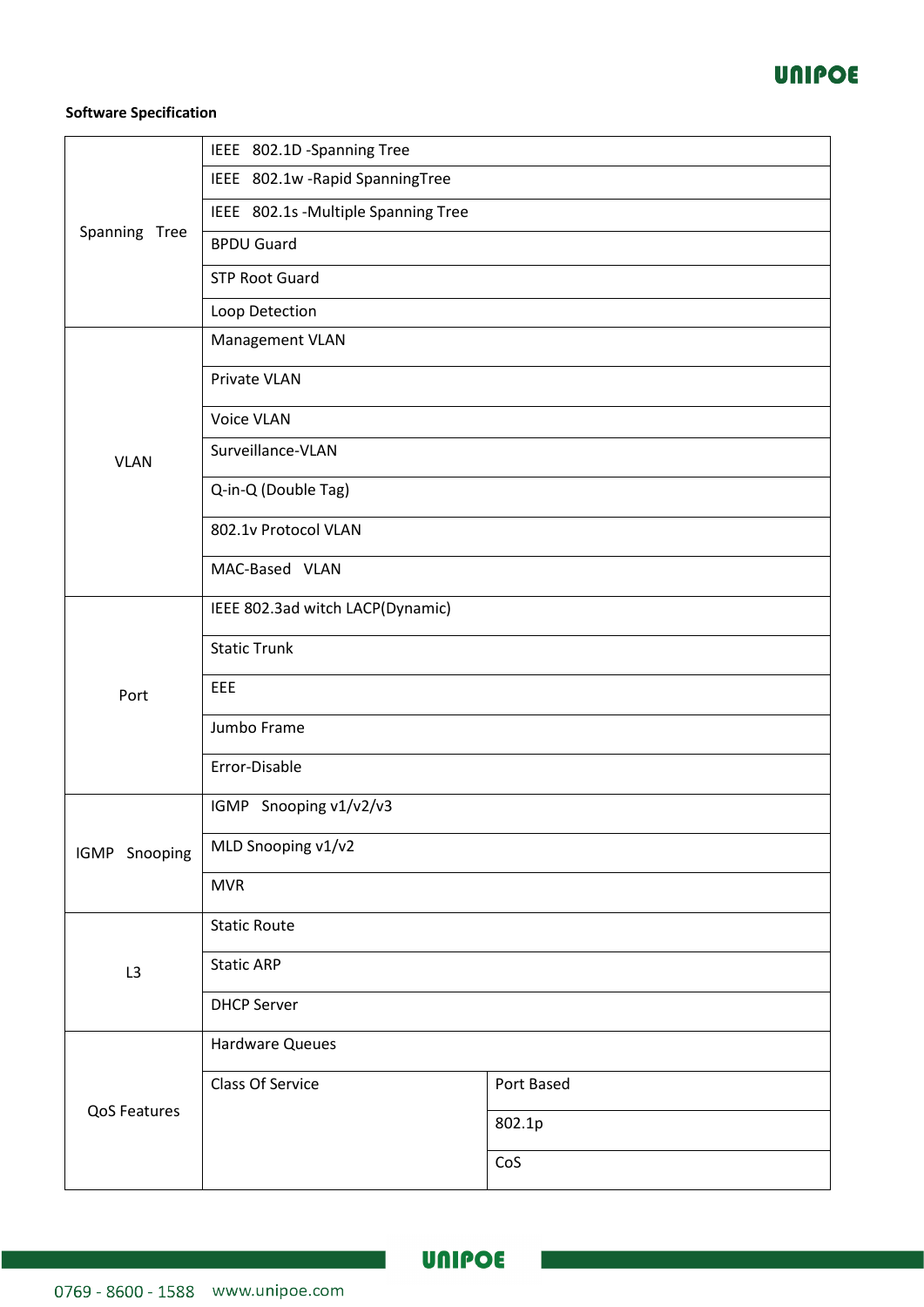# **UNIPOE**

|          |                                            | <b>DSCP</b>            |  |
|----------|--------------------------------------------|------------------------|--|
|          |                                            | <b>IP Precedence</b>   |  |
|          |                                            | TCP/UDP (IPv4/IPv6)    |  |
|          | <b>Rate Limiting</b>                       | Ingress                |  |
|          |                                            | Egress                 |  |
|          | <b>Priority Queue Scheduling</b>           | <b>WRR</b>             |  |
|          |                                            | <b>Strict Priority</b> |  |
|          |                                            | DSCP & CS              |  |
|          | IPv4 QoS (QCEs)                            |                        |  |
|          | IPv6 QoS (QCEs)                            |                        |  |
|          | Port Security                              |                        |  |
|          | Port Isolation                             |                        |  |
|          | IEEE802.1x AAA                             |                        |  |
|          | <b>ACLs</b>                                | $L2+/L3/L4$            |  |
|          |                                            | IPv6 Support           |  |
|          |                                            | Management Access List |  |
|          | Management ACL/Management ACE              |                        |  |
|          | IP Source Guard (IP-MAC-Port-VALN Binding) |                        |  |
|          | IP Source Guard (IP-MAC-Port Binding)      |                        |  |
| Security | <b>Dynamic ARP Inspection</b>              |                        |  |
|          | <b>Storm Control</b>                       |                        |  |
|          | RADIUS/TACACS+                             |                        |  |
|          | RADIUS Authentication (RFC2138)            |                        |  |
|          | <b>DDoS Prevention</b>                     |                        |  |
|          | HTTPs and SSL (Secured Web)                |                        |  |
|          | SSH v1.5/v2.0 (Secured Telnet Session)     |                        |  |
|          | <b>DHCP Snooping</b>                       |                        |  |
|          | <b>DHCP Relay</b>                          |                        |  |

 $\sim$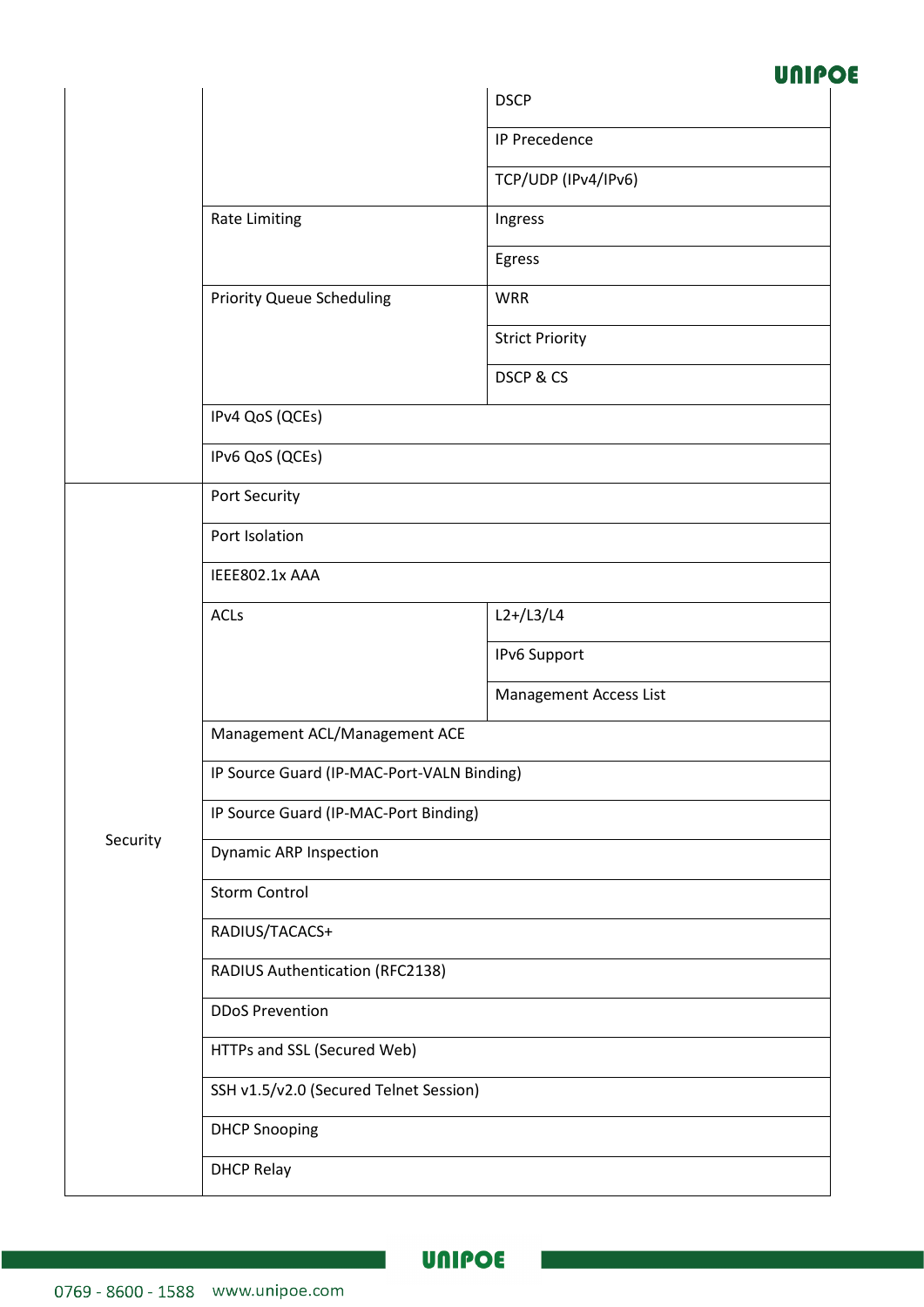## **UNIPOE**

|  | SNMP (v1, v2c, v3) |  |  |  |
|--|--------------------|--|--|--|
|--|--------------------|--|--|--|

RMON ( 1,2,3 & 9 groups)

Software Upgrade

Configuration Export/Import

|              | <b>DHCP</b>                              | Client     |
|--------------|------------------------------------------|------------|
|              |                                          | Option 82  |
|              |                                          | Option 66  |
|              |                                          | Option 67  |
|              | Event/Error Log                          | Syslog     |
|              | <b>Management Access Filtering</b>       | Console    |
|              |                                          | SNMP       |
| Management   |                                          | HTTP/HTTPS |
|              |                                          | Telnet     |
|              | Port Mirroring                           |            |
|              | LLDP (IEEE802.1AB)                       |            |
|              | LLDP-MED                                 |            |
|              | <b>UDLD</b>                              |            |
|              | <b>DNS Client</b>                        |            |
|              | Traceroute                               |            |
|              | Ping                                     |            |
|              | Cable Test                               |            |
|              | <b>DDMI</b>                              |            |
|              | NTP/ SNTP (RFC2030)                      |            |
|              | Dual IPv6/IPv4 stack                     |            |
|              | IPv6 Web/SSL                             |            |
| IPv6 Support | IPv6 SNTP (Simple Network Time Protocol) |            |
|              | IPv6 Telnet / SSH                        |            |
|              | IPv6 Ping/Traceroute                     |            |

a a b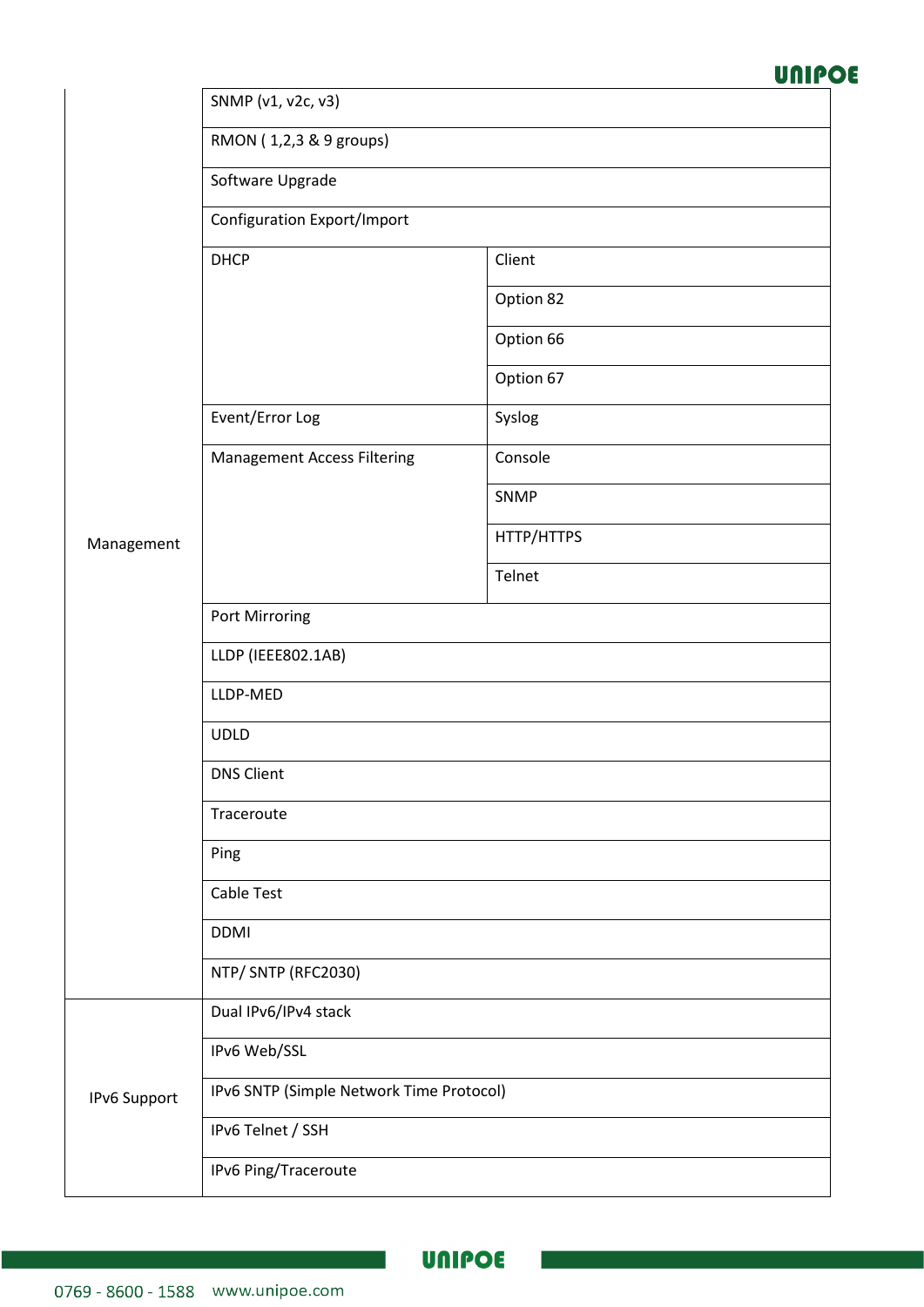### **UNIPOE**

|              | IPv6 TFTP                |
|--------------|--------------------------|
|              | IPv6 RADIUS/TACACS+      |
|              | <b>IPv6 SNMP</b>         |
|              | Port Config              |
| PoE          | Alive Checking for PD    |
| Management   | PoE Delay                |
|              | PoE Schedule             |
|              | <b>ONVIF Deteciton</b>   |
| <b>ONVIF</b> | <b>ONVIF Server(NLM)</b> |

 $\sim$